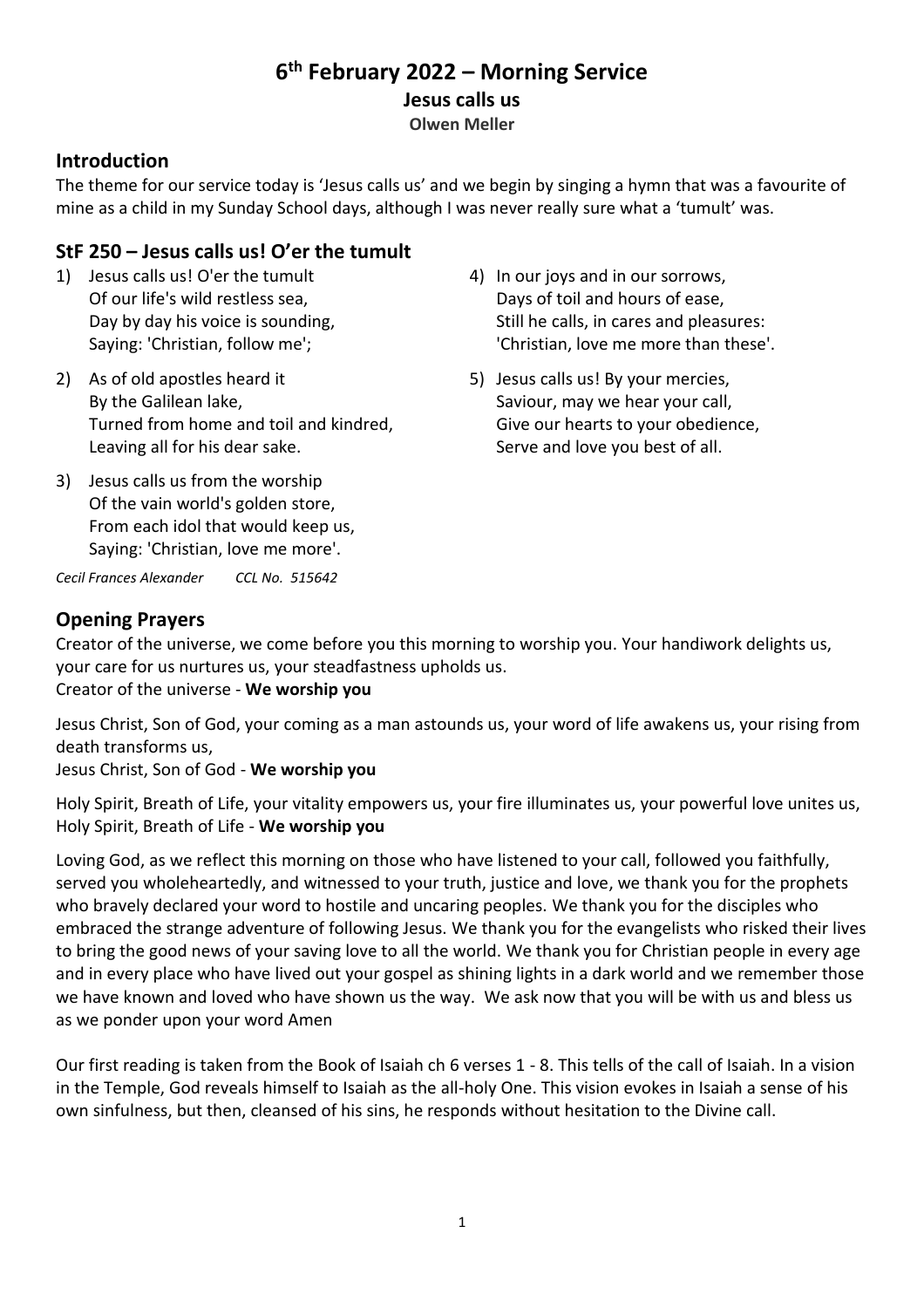#### **Reading: Isaiah 6:1 - 8**

In the year that King Uzziah died, I saw the Lord, high and exalted, seated on a throne; and the train of his robe filled the temple. Above him were seraphim, each with six wings: with two wings they covered their faces, with two they covered their feet, and with two they were flying. And they were calling to one another: 'Holy, holy, holy is the Lord Almighty; the whole earth is full of his glory.'

At the sound of their voices the doorposts and thresholds shook and the temple was filled with smoke. 'Woe to me!' I cried. 'I am ruined! For I am a man of unclean lips, and I live among a people of unclean lips, and my eyes have seen the King, the Lord Almighty.' Then one of the seraphim flew to me with a live coal in his hand, which he had taken with tongs from the altar. With it he touched my mouth and said, 'See, this has touched your lips; your guilt is taken away and your sin atoned for.' Then I heard the voice of the Lord saying, 'Whom shall I send? And who will go for us?' And I said, 'Here am I. Send me!'

#### **StF 663 – I the Lord of sea and sky**

- 1) I, the Lord of sea and sky, I have heard my people cry; All who dwell in dark and sin My hand will save. I, who made the stars of night, I will make their darkness bright. Who will bear my light to them? Whom shall I send?
- *Ch) Here I am, Lord. Is it I, Lord? I have heard You calling in the night. I will go, Lord, If You lead me; I will hold Your people in my heart.*
- 2) I, the Lord of snow and rain, I have borne my people's pain; I have wept for love of them They turn away. I will break their hearts of stone, Give them hearts for love alone; I will speak my word to them. Whom shall I send?
- 3) I, the Lord of wind and flame, I will tend the poor and lame, I will set a feast for them My hand will save. Finest bread I will provide Till their hearts are satisfied; I will give my life to them. Whom shall I send?

*Daniel L Schutte © OCP Publications CCL No. 515642*

The call of Isaiah parallels the call of Peter in the Gospel reading. Here again we see that it is God who takes the initiative and we see how the holiness of Jesus evokes in Peter a sense of his own sinfulness.

## **Reading: Luke 5:1 - 11**

One day as Jesus was standing by the Lake of Gennesaret, the people were crowding round him and listening to the word of God. He saw at the water's edge two boats, left there by the fishermen, who were washing their nets. He got into one of the boats, the one belonging to Simon, and asked him to put out a little from the shore. Then he sat down and taught the people from the boat.

When he had finished speaking, he said to Simon, 'Put out into deep water, and let down the nets for a catch.' Simon answered, 'Master, we've worked hard all night and haven't caught anything. But because you say so, I will let down the nets.' When they had done so, they caught such a large number of fish that their nets began to break. So they signalled to their partners in the other boat to come and help them, and they came and filled both boats so full that they began to sink.

When Simon Peter saw this, he fell at Jesus' knees and said, 'Go away from me, Lord; I am a sinful man!' For he and all his companions were astonished at the catch of fish they had taken, and so were James and John, the sons of Zebedee, Simon's partners. Then Jesus said to Simon, 'Don't be afraid; from now on you will fish for people.' So they pulled their boats up on shore, left everything and followed him.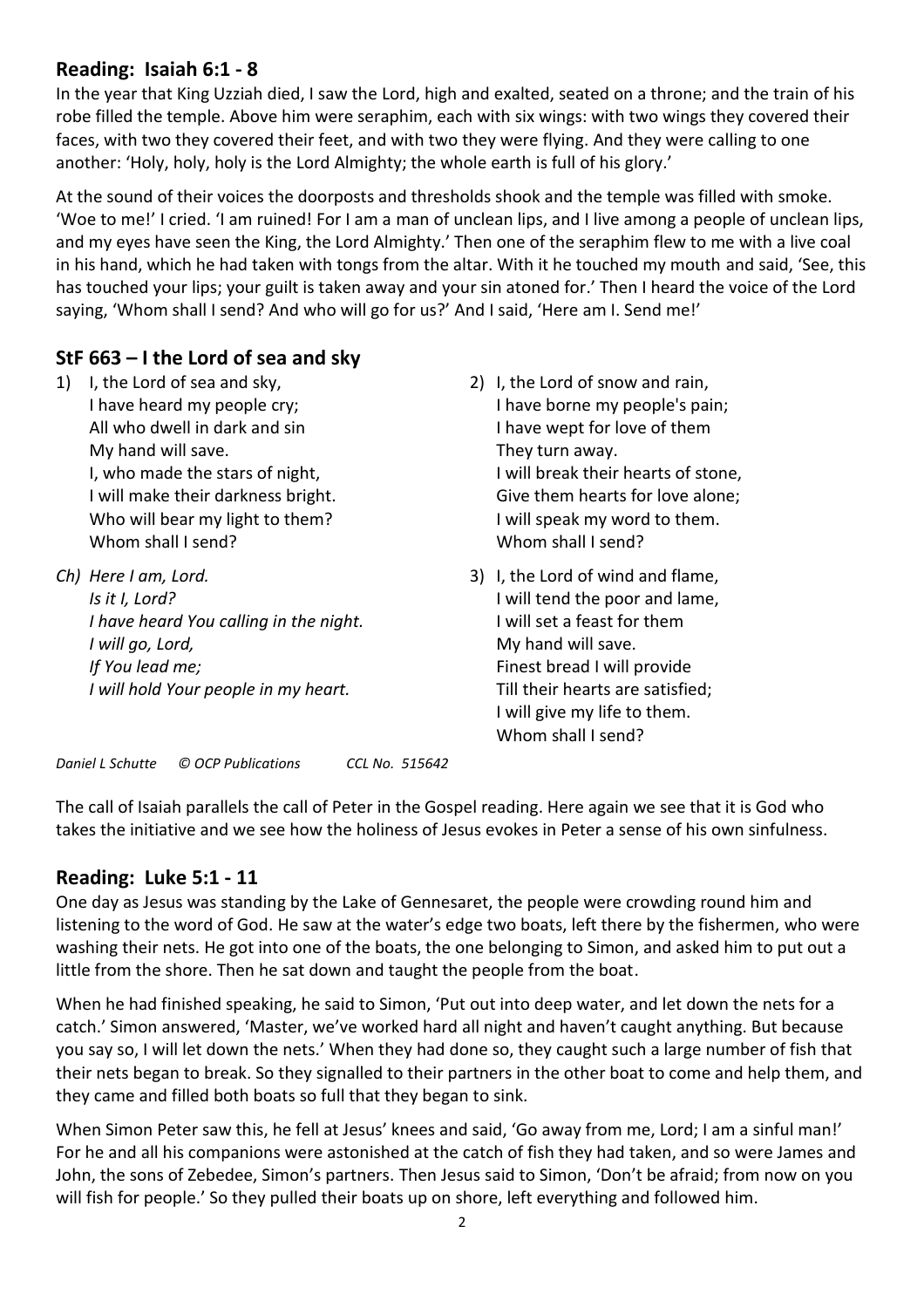## **Reflection 1**

Jesus began his ministry in the midst of intense crisis and danger. Soon after Jesus' baptism in the River Jordan, John the Baptist was arrested by Herod Antipas and thrown into prison. Herod was infuriated that John was preaching against his immorality and so Jesus withdrew into the calmer northern areas of the Sea of Galilee because, suddenly, it was not safe to be associated with John.

Arriving in Galilee, Jesus moved from Nazareth to live in Capernaum, which became the central hub for his ministry. Capernaum was also the home of five of the twelve disciples, Peter, Andrew, James, John and Matthew. Capernaum, has in the last hundred years or so, been excavated by archaeologists and the synagogue in which Jesus taught has been discovered and, also, what they believe to have been Peter's house. These were pointed out to us on our visit to the Holy Land in 1999.

In Jesus' day Capernaum was a thriving fishing village, and fishing was a lucrative business. Pork was forbidden by Jewish dietary laws and lamb was reserved for special occasions and festivities. Fish, therefore, was the staple diet throughout Palestine. Fish were caught in the Sea of Galilee, preserved by salting, and marketed throughout Israel. St Peter's fish was one of our meals in a restaurant at the water's edge, when we visited Capernaum.

Peter and Andrew were involved in a successful fishing partnership with James and John and their father Zebedee. We don't know how wealthy they were but their partnership was large enough to own several boats and to employ other labourers. Although they were not rich, they probably made a very good living. In Capernaum Jesus began to teach and to heal, and it was here that he called his first disciples.

On a superficial level the Gospel story seems to be about fishing, but it's not about fishing, it is about call. More precisely the call of Peter and his companions. Fishing was merely the setting in which the call happened. Fishing was an important occupation, but Jesus was calling Peter and his companions to an even more important occupation. He offered them not just new work, but also a cause to which they could devote their lives. The spread of the kingdom of God. It was not a call to a life of ease. On the contrary it was a call to a life of sacrifice. It was a call to the service of others. 'I will make you fishers of men.' At the end of the story we read how the apostles left everything and followed Jesus. The fact that they accepted this challenge so wholeheartedly tells us a lot about the kind of men they were and yet, they were just ordinary people. No-one has ever believed in the ordinary people as much as Jesus did.

What qualities did Jesus see in them that made him call them to share his work? They had the first and most essential one - faith in Jesus. When I was a child and took part in the Scripture examination, and we had to learn this story about Jesus calling the first disciples I always imagined that Jesus walked by the Sea of Galilee one day and just 'called' a few random people, who were standing around, to be his disciples. It is only as I've grown older, and perhaps wiser, you might say, that I've come to realise that Jesus actually knew these people. He had lived amongst them for quite a long time before he uttered those famous words 'Follow me'.

We, too, are called to follow Christ. One doesn't have to be an exceptional person to follow Jesus. So what does this mean for the ordinary person? It means to be a Christian where you are and in your chosen profession. We read in 1 Corinthians ch 12 that there are many ways of serving but the same Lord is served. Peter and his companions had their failures. We too will have our failures but we must not allow ourselves to be discouraged by our weaknesses or demoralised when we don't get results. What we need is some of that trust in Jesus that Peter had.

Peter and his companions had fished all night and had caught nothing. It is possible to do ones best, and still have nothing to show for it. Jesus could have blamed the apostles but he didn't. He encouraged them by saying 'Try again. Launch out into the deep and let down your nets' and when Jesus said this, Peter's reply was simply 'OK. If you say so'.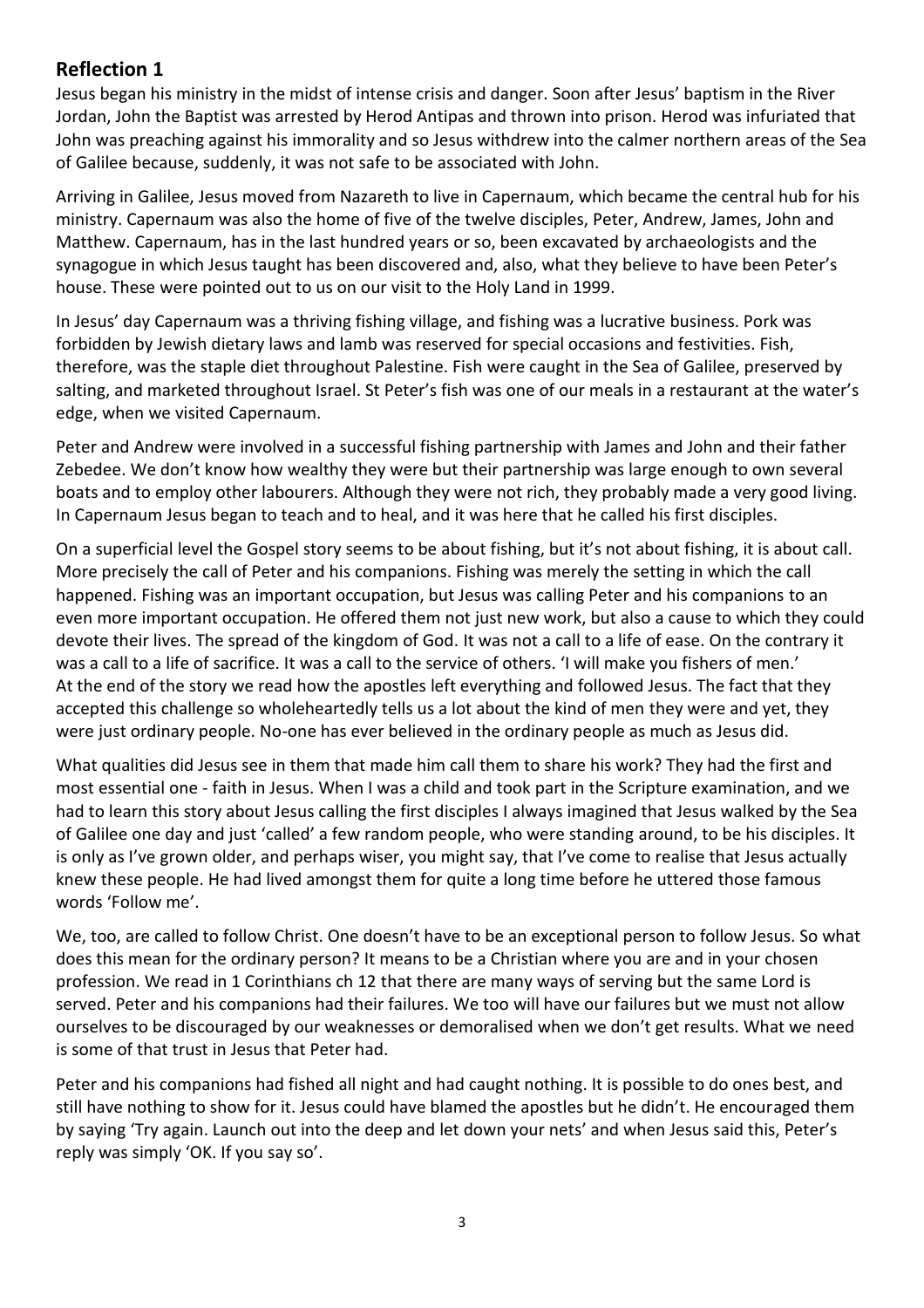Peter had complete trust in Jesus and at his word was prepared to attempt the impossible. We see this later in the Gospel when he attempted to walk on water at the word of Jesus. The Gospel story is not so much about fishing but about trust. We all need someone who accepts us for what we are but believes we are capable of more and challenges us to realise it. The quality of people's lives is affected not so much by what is given to them but by what is asked of them and by their response.

## **StF 673 – Will you come and follow me**

- 1) Will you come and follow Me if I but call your name? Will you go where you don't know and never be the same? Will you let My love be shown? Will you let My name be known, Will you let My life be grown in you and you in Me? 2) Will you leave yourself behind if I but call your name? Will you care for cruel and kind and never be the same? Will you risk the hostile stare Should your life attract or scare? Will you let Me answer prayer in you and you in Me? 3) Will you let the blinded see if I but call your name? Will you set the prisoners free and never be the same? Will you kiss the leper clean
	- 4) Will you love the 'you' you hide if I but call your name? Will you quell the fear inside and never be the same? Will you use the faith you've found To reshape the world around, Through My sight and touch and sound in you and you in Me?
	- 5) Lord, Your summons echoes true when You but call my name, Let me turn and follow You and never be the same. In Your company I'll go Where Your love and footsteps show Thus I'll move and live and grow in You and You in me.

*John L Bell & Graham Maule © 1987 WGRG Iona Community CCL No. 515642*

And admit to what I mean in you and you in Me?

# **Reading: 1 Corinthians 15:1 - 11**

And do such as this unseen,

Now, brothers and sisters, I want to remind you of the gospel I preached to you, which you received and on which you have taken your stand. By this gospel you are saved, if you hold firmly to the word I preached to you. Otherwise, you have believed in vain.

For what I received I passed on to you as of first importance: that Christ died for our sins according to the Scriptures, that he was buried, that he was raised on the third day according to the Scriptures, and that he appeared to Cephas, and then to the Twelve. After that, he appeared to more than five hundred of the brothers and sisters at the same time, most of whom are still living, though some have fallen asleep. Then he appeared to James, then to all the apostles, and last of all he appeared to me also, as to one abnormally born.

For I am the least of the apostles and do not even deserve to be called an apostle, because I persecuted the church of God. But by the grace of God I am what I am, and his grace to me was not without effect. No, I worked harder than all of them – yet not I, but the grace of God that was with me. Whether, then, it is I or they, this is what we preach, and this is what you believed.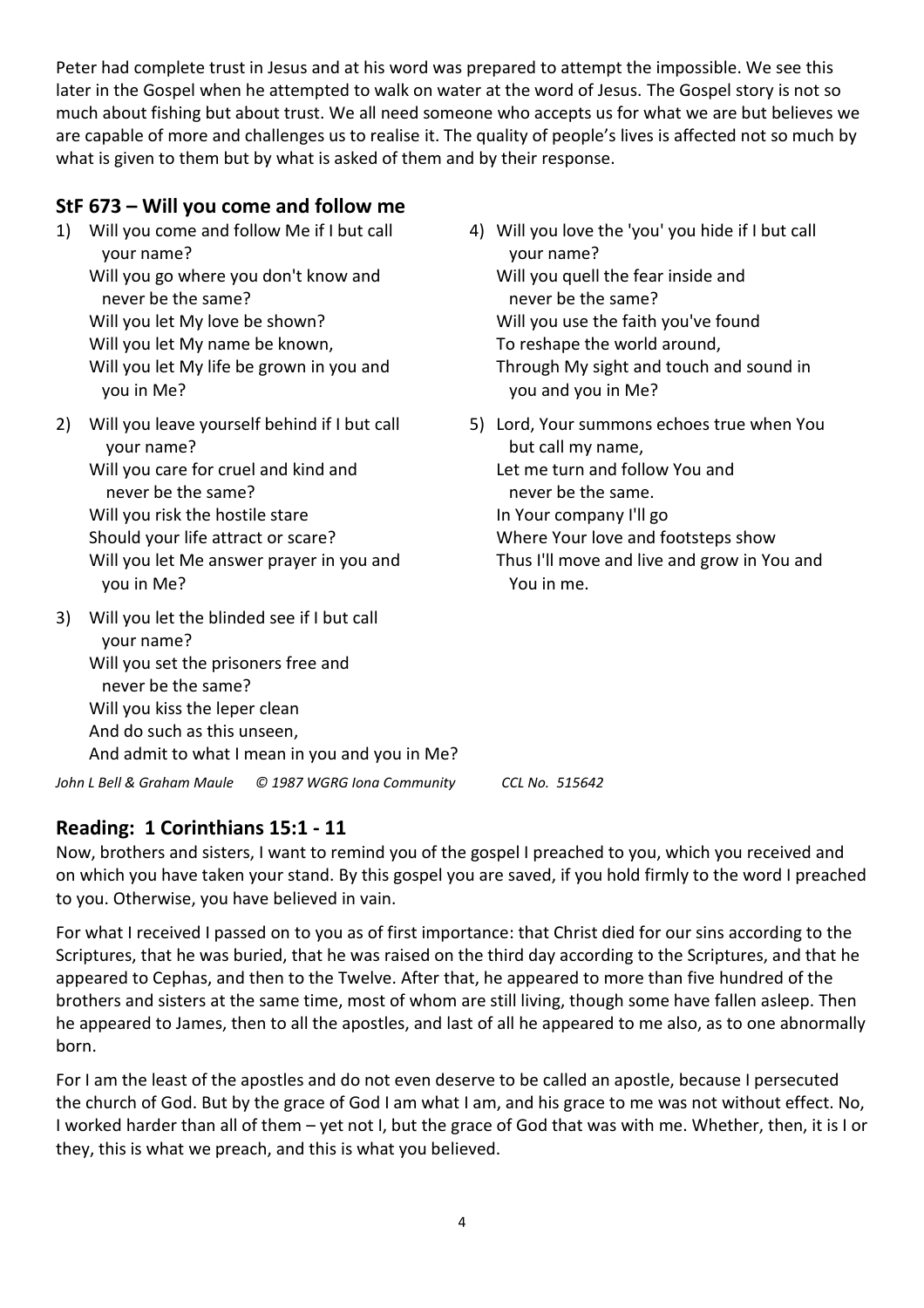### **Reflection 2**

Isaiah, Paul and Peter are three key figures in the Bible. All three figure prominently in today's Bible readings. All three were specially chosen by God. Yet each one had a deep feeling of unworthiness.

Isaiah declared 'I am a man of unclean lips'. Paul declared 'Of all the apostles I am the least. I don't even deserve to be called an apostle.' And Peter declared 'I am a sinful man.' This was not humility on their part. This was the plain truth. Each of them felt unworthy and from a spiritual point of view this is an advantage. They didn't put themselves forward - they were called by God. They accepted their call reluctantly, convinced that they were completely unworthy.

I think back to the time when I first became a local preacher. Various ministers had suggested over the years that I should do the training but I always felt that it wasn't for me - that I wasn't up to it and then one Sunday morning in our old church when Pauline Cooke, our Minister's wife, was taking the service, the reading was the one we have heard this morning from Isaiah, and it was as I listened to it that I felt the call to preach. I thought 'Yes! This is something that I can do' and as they say 'The rest is history'.

In our world, people who run for public office generally put themselves forward, and aren't slow to advertise their qualifications. We only have to look at the politicians of today. Such people are usually out for their own glory. On the other hand, when we meet someone who is fearful and hesitant in allowing their name to go forward, we find that person to be more believable and more human. Pride, arrogance and cleverness can become a hindrance whereas humility on the other hand is a great starting point, however, it is easy for us to use our weaknesses as a cop-out.

Isaiah asked God to choose someone else - someone with a clean mouth. Peter asked Christ to leave him alone because he was a sinner. Paul felt unworthy as he had been one of the main persecutors of Christians.

God didn't choose Isaiah, Peter and Paul because of their sinfulness. God chose them in spite of it. Eventually they accepted the invitation and went on to do great things for God. God chooses people who are conscious of their limitations and who, therefore, rely on Him, rather than on themselves. When we answer God's call he empowers us to do things we never thought possible and so we should ask Him to give us the strength to go out into the world and, as Jesus put it become 'Fishers of Men' and, of course, women.

#### **StF 566 – Take my life and let it be**

- 1) Take my life, and let it be Consecrated, Lord, to thee; Take my moments and my days, Let them flow in ceaseless praise.
- 2) Take my hands, and let them move At the impulse of thy love; Take my feet, and let them be Swift and beautiful for thee.
- 3) Take my voice, and let me sing Always, only, for my King; Take my lips, and let them be Filled with messages from thee.

*Frances Ridley Havergal CCL No. 515642*

- 4) Take my silver and my gold, Not a mite would I withhold; Take my intellect, and use Every power as thou shalt choose.
- 5) Take my will, and make it thine; It shall be no longer mine; Take my heart - it is thine own; It shall be thy royal throne.
- 6) Take my love; my Lord, I pour At thy feet its treasure-store; Take myself, and I will be Ever, only, all for thee.